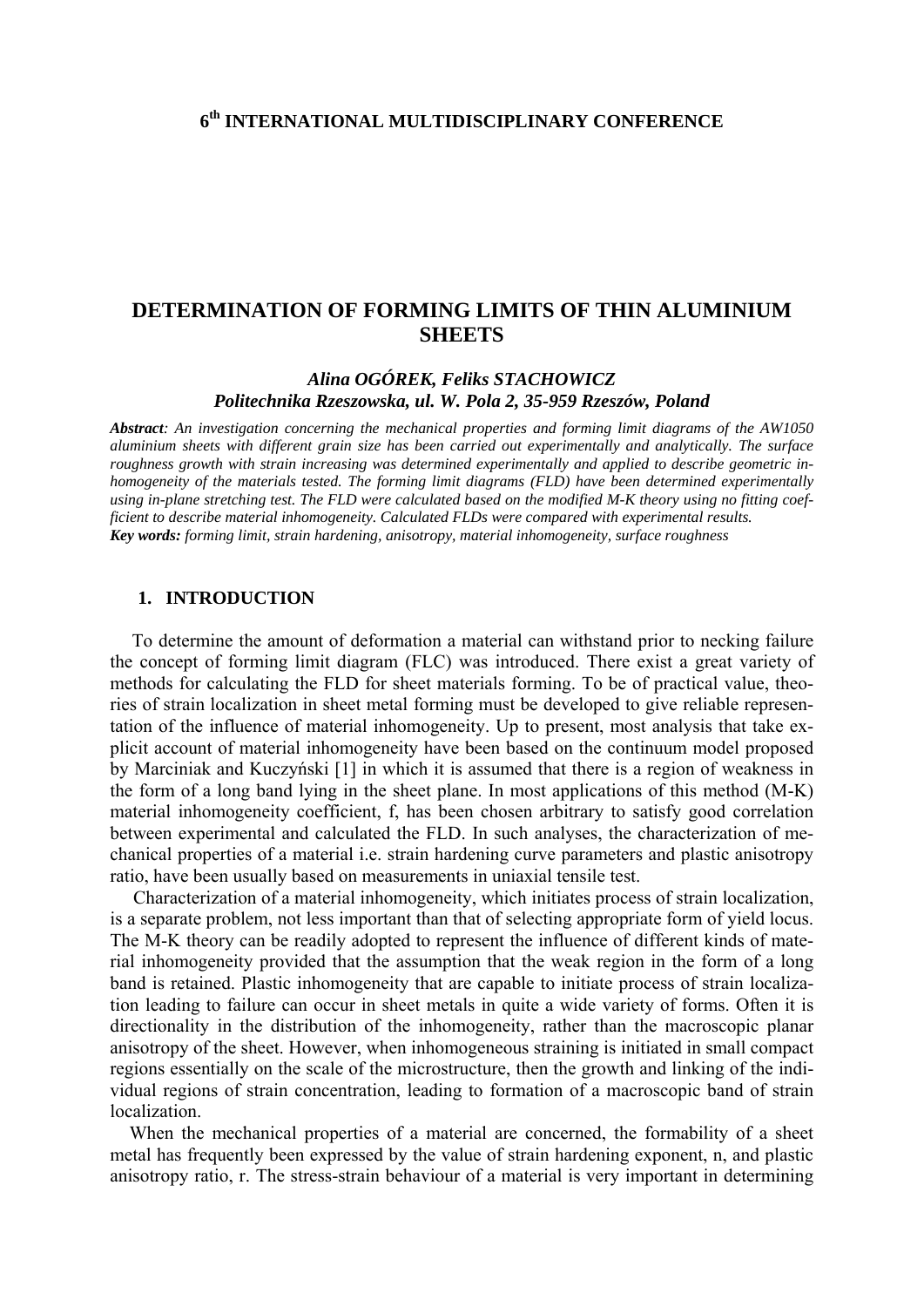its resistance to plastic instability. In sheet metal forming operations uniaxial as well as biaxial strain state exist. Thus, one must know and understand material hardening behaviour as a function of strain state [2, 3]. Additionally the value of the n and r parameters depend on the grain size of a material and often changes as plastic deformation accumulates.

 According to the Jonas and Baudelet work [4], the influence of geometrical defects on flow localization process is in an order of magnitude greater than that of mechanical (plastic) inhomogeneity. The necking process in sheet metal forming can be initiated by different types of geometric inhomogeneity, as non-homogeneous distribution of internal inclusions or surface roughness of sheet metal. In part, surface roughness is a microstructural manifestation of the slip events that occur during deformation that lead to necking and subsequent failure at large strains [5]. According to the author's work [6] geometric inhomogeneity caused by surface roughness seems to be more important factor affected limit strain level than the inhomogeneity component caused by internal defects.

 The intent of this work was to examine the mechanical behaviour of a material and the geometric inhomogeneity of AW1050 aluminium sheets and apply these results in the calculations of the FLDs. Theoretical calculations will be performed on the base of the M-K theory using the flow theory of plasticity - the coefficient of a material inhomogeneity will be determined on the base of experimental results. The calculated FLDs will be compared with experimental ones.

#### **2. MATERIALS AND MECHANICAL TESTING**

The present investigations have been carried out using the 1.0 mm thick AW1050 commercially pure aluminium sheets annealed to produce different grain size. The symbols of the materials used in experiments are as follow:

- A-1 for sheet with 39.1 μm average grain diameter,
- A-2 for sheet with 55.9 μm average grain diameter.

 The tensile specimens of 40 mm length and 20 mm width were prepared from the strips cut at 0o, 45o and 90o according to the rolling direction of the sheet. The experiments were carried out using a special device that recorded simultaneously the tensile load, the current length and width of a specimen. In order to determine the flow properties of the aluminium sheets in equibiaxial stretching the bulge test was carried out using hydraulic bulge apparatus with a circular die aperture of 100 mm diameter. The bulging pressure and the curvature of the pole were measured and recorded continuously up to specimen failure.

 The yield stress, ultimate strength, total elongation, plastic anisotropy ratio, r, and strain hardening parameters, K and n, in the Hollomon equation  $\sigma = K \varepsilon^n$  were determined on tests results. In the case of both the tensile and equibiaxial tests the value of strain hardening parameters were determined from double logarithmic presentation of flow curve. The value of all above mentioned parameters summarized in Table 1 has been averaged according to:

$$
x_{mean} = 1/4(x_0 + 2x_{45} + x_{90})
$$
\n(1)

 The value of plastic anisotropy ratio, r, is usually determined at a given specimen elongation. However there has been interest in the effect of specimen elongation on the value of rvalue while acknowledging that the changes in the crystallographic texture occurred with strain increasing. For plasticity studies, the basic definition of plastic anisotropy ratio  $r =$  $\epsilon_{w}/\epsilon_{t}$  has been replaced with the instantaneous (differential) r<sub>t</sub>-value defined as  $r_{t} = d\varepsilon_{w}/\epsilon_{t}$ . According to the latest experimental results  $[6, 7]$  no systematic increases or decrease of  $r_t$  value with strain was observed, in contrast to previous reports in the literature. The test results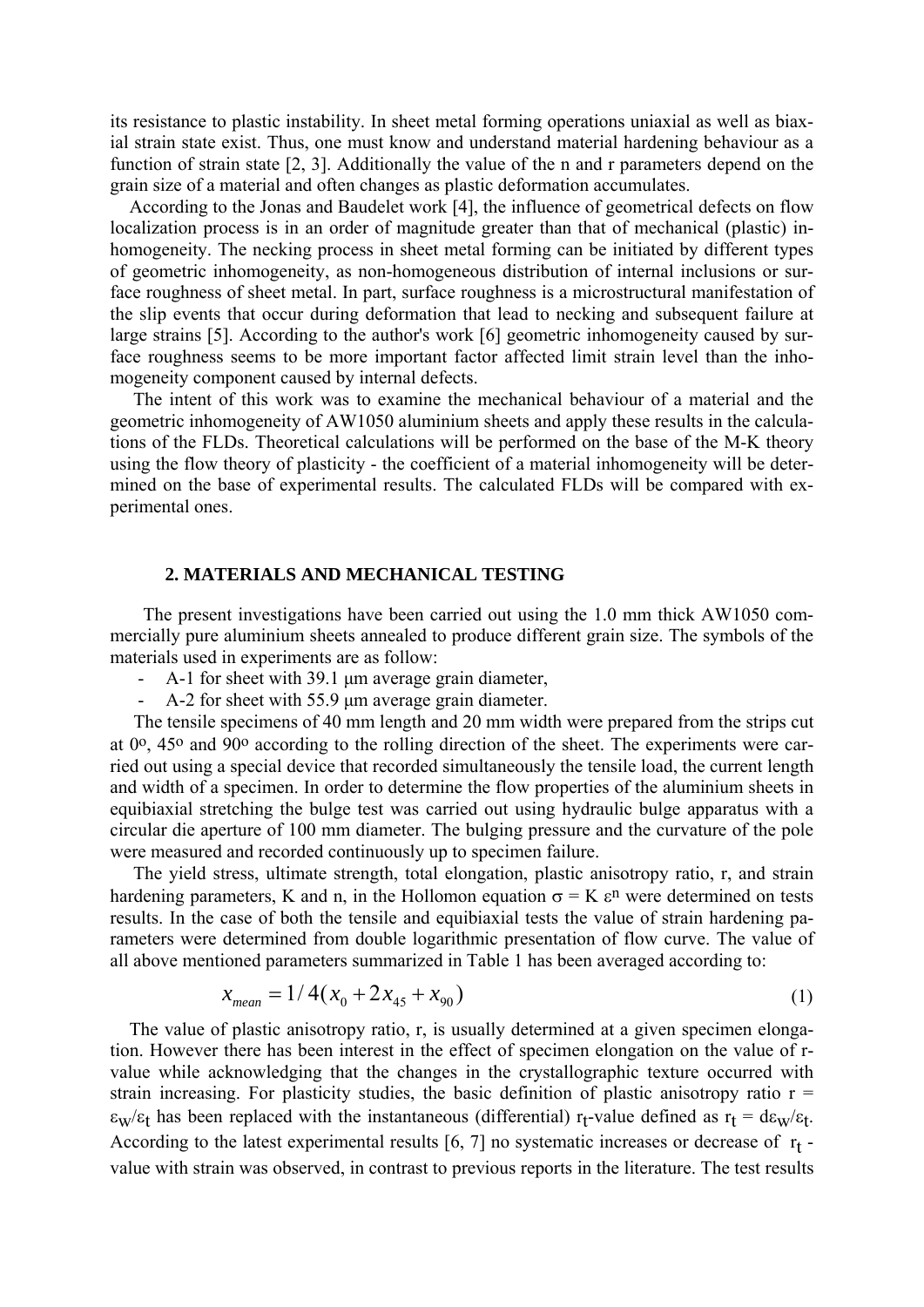for different materials and different specimen orientation have shown that in the case of aluminium sheets no clear correlation between differential plastic anisotropy ratio and specimen elongation exists. Because of that the r-value was determined using Welch et al. [8] method, and it could be treated as a reasonable representation of anisotropic behaviour over a wide range of specimen elongation.

| Material | Yield<br>stress | Ultimate<br>strength | Plastic anisotropy<br>coefficient | Tensile strain harden-<br>ing parameters |       | Equibiaxial strain hard-<br>ening parameters |         |
|----------|-----------------|----------------------|-----------------------------------|------------------------------------------|-------|----------------------------------------------|---------|
|          | MPa             | MPa                  |                                   | K, MPa                                   | n     | K, MPa                                       | n       |
|          |                 |                      |                                   |                                          |       |                                              |         |
| $A - 1$  | 434             | 82.4                 | 1.22                              | 116                                      | 0.265 | 153                                          | 0 2 2 7 |
|          |                 |                      |                                   |                                          |       |                                              |         |
| $A - 2$  | 46.6            | 95.2                 | 0.96                              | 130                                      | 0.278 | 155                                          | 0.253   |

*Table 1.* Mechanical properties of AW1050 aluminium sheets

#### **3. DEVELOPMENT OF SURFACE ROUGHNESS**

Inhomogeneous deformation of grains situated close to a free surface of a sheet metal is a general effect of incompletely constrained deformation that gives rise to a well-known form of surface roughening  $[9 \div 11]$ . Plastic deformation roughens a free surface by producing, among other things, slip bands within grains along with relative rotation and sliding among grains. For the room tests the surface vertical roughness increases in linear proportion to the magnitude of plastic deformation and the average grain size of the test specimen, while it is independent of stress mode and strain rate.

 The surface roughness of the material tested was measured during step by step deformation by means of a mechanical stylus type profilometer with a tip radius of 5 μm, at the interval of about 0.02 of applied strain. As it should be expected the value of the surface roughness parameter Rmax increased linearly with strain increasing - the more intensively the larger grain size a material possesses (Fig. 1). From this presentation it is also visible that at large strain the value of surface roughness parameter Rmax started to accelerate. The value of the strain at the moment of acceleration could be treated as the limit strain.

 Calculation of surface roughness parameter in relation to grain size and applied specimen elongation, performed according to Fukuda et. al. [9] equation demonstrated deviation from linearity. The surface roughness versus the effective strain and grain diameter relation could be better described using modified equation [12]:

$$
R = R^{\circ} + k \varepsilon_{e} d^{\,0.5} \tag{2}
$$

where:  $R^0$  - the value of surface roughness parameter of undeformed sheet,

 $\epsilon_{\rm e}$  - effective strain,

d - average grain diameter,

k - material constant.

For AW1050 sheets the value of the k-parameter of the above mentioned equation (2) was found as follow:

-  $k = 2.879 \text{ }\mu\text{m}^{0.5}$  for the A-1 sheet,

-  $k = 2.884 \text{ }\mu\text{m}^{0.5}$  for the A-2 sheet,

what confirm that the k-parameter do not depend on material grain size and could be treated as a material constant.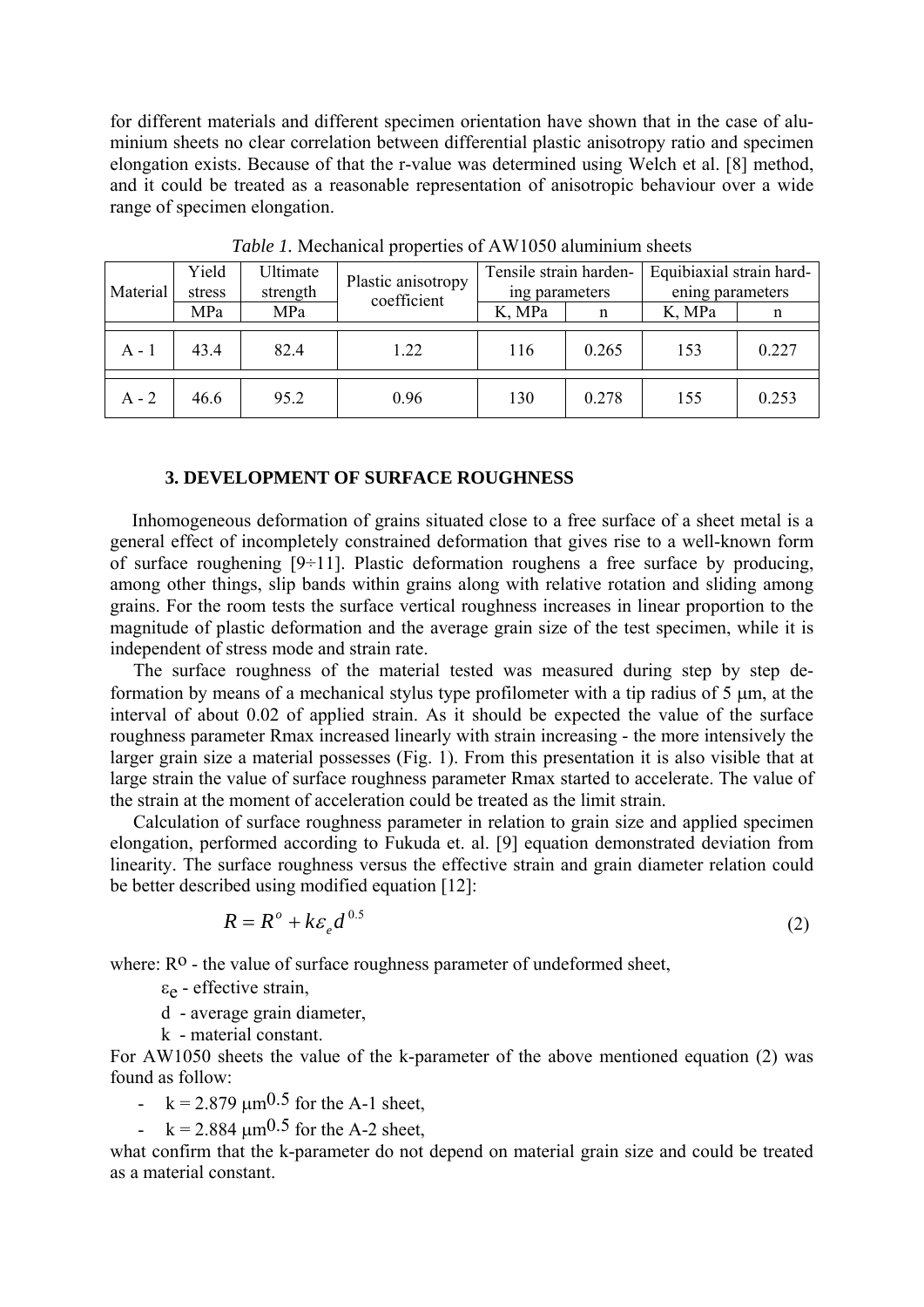

**Fig. 1.** *Surface roughness versus specimen elongation for fine grained A-1 and coarsegrained A-2 aluminium sheets*

#### **4. DETERMINATION OF THE FLDs**

Experimental FLDs were determined using in-plane stretching test over flat-bottomed rigid punch. Sheet blanks 250 mm in length and with successively narrower widths enabled to produce different strain ratio  $\rho = \varepsilon_2/\varepsilon_1$ . A circular grid was imposed on the sheet surface with circle diameter of 2.42 mm. The test was continued until a crack or visible necking occurs on the sheet surface. For each specimen the true major  $\varepsilon_1$  and minor  $\varepsilon_2$  strains were measured on the circles adjacent to the crack or visible necking but not crossing it. The presence of a few cracks on the gauge area of specimens was observed, what enabled to choose several measuring points (in contrast to stretching over hemi-spherical punch where the straining concentrates only near the punch top).

 Calculation of the FLDs were performed according to the M-K theory. The analysis is based on the consideration of thickness non-uniformity in the form of a band inclined at an angle  $\psi$  with respect to the principal direction of stress and strain rate state. In the biaxial stretching range ( $\rho = \varepsilon_2/\varepsilon_1/0$ ) the band inclination angle  $\psi = 0$ . Outside the band these principal directions are further assumed to remain fixed, parallel to a material coordinate system. In our calculations we have used no fitting parameters to describe material inhomogeneity. The sheet thickness in the bulk material and band are interrelated by

$$
t_{band} = t_{bulk} - 2R \max \tag{3}
$$

It was assumed that the material inhomogeneity coefficient,  $f = t_{band}/t_{bulk}$ , is not a constant value but changes with strain increasing.

 The calculations were based on the flow theory and quadratic Hill's yield function. The solution to the M-K problem was achieved in straight-forward incremental procedure of calculations. For every step, a strain increment d $\varepsilon_1$  was imposed to the bulk material, and the rest of the strain increments were calculated to satisfy geometrical conditions and the force balance across the band. The criterion for convergence in the iterative solution was that the value of strain increment in the band does not change significantly by applying further iterations. The tolerance value determined the precision of the calculations; smaller tolerance resulted in more precise calculations but with larger computation time. The final results did not depend heavily on the tolerance, which, in these calculations, was set at 0.0001.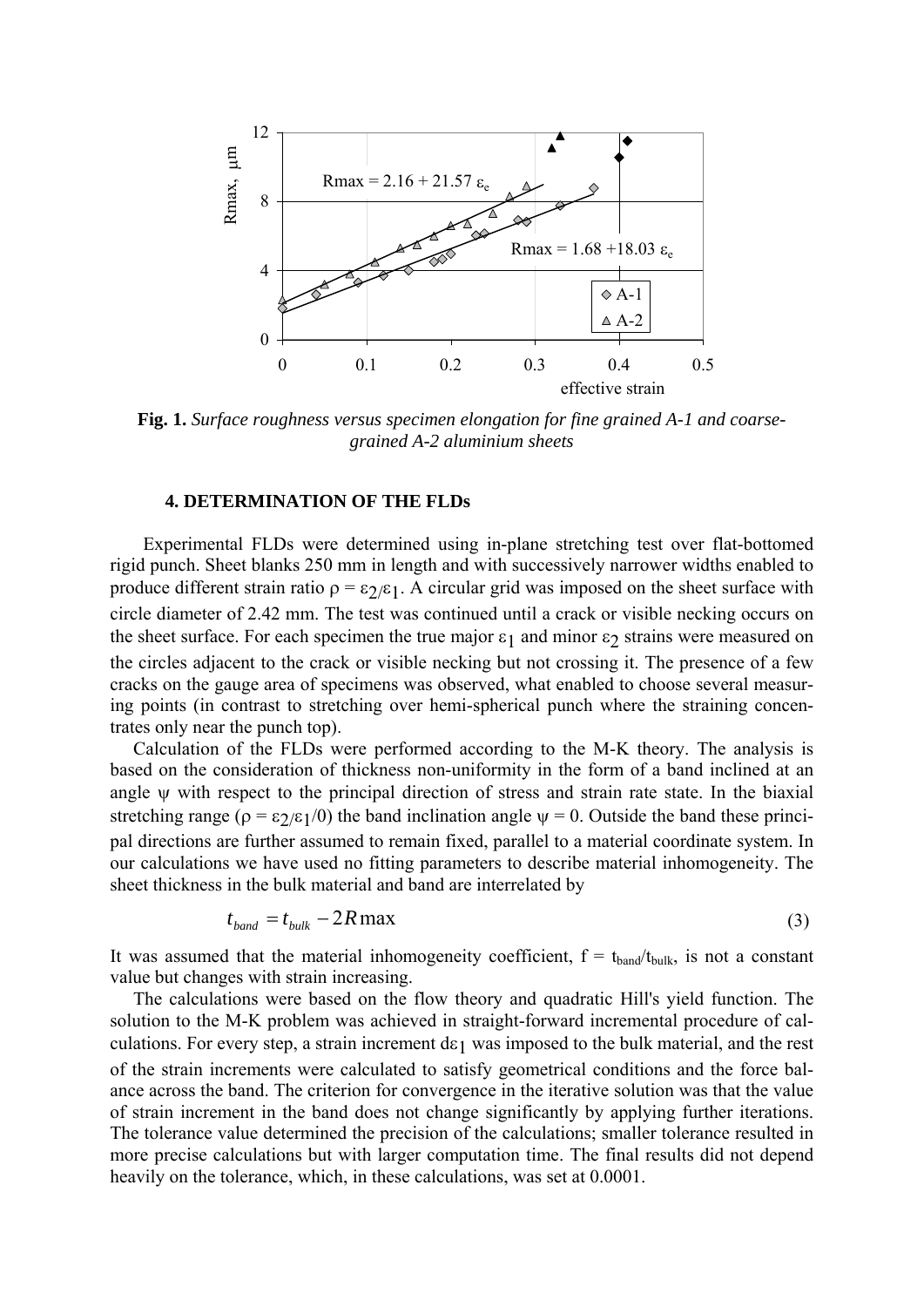Quite good correlation between calculated and experimental FLDs of the aluminium sheets (Fig. 2) resulted from some improvements in calculations procedure. In these calculations the values of strain hardening exponent in both the tensile,  $n^t$ , and equibiaxial,  $n^b$ , tests were applied (the position of the FLD almost do not depend on the value of strain hardening coefficient K). For the strain range  $-0.5 < \rho = \varepsilon_2/\varepsilon_1 < 1.0$  the n-value was calculated according to the early determined [5] equation:



$$
n = nb - 2\rho(nt - nb)
$$
 (4)

**Fig. 2.** *Comparison between experimental (points) and calculated (lines) forming limit curves of fine grained A-1 and coarse-grained A-2 aluminium sheets*

#### **5. CONCLUSIONS**

The value of strain hardening coefficient, very important parameter affected the value of limit strains, demonstrated visible strain state dependence – for both materials the tensile strain hardening exponent values are larger than that determined in bulge test.

Plastic deformation roughens a sheet surface in the proportion to the equivalent strain and the square root from the average grain diameter of a material.

The FLDs of the AW1050 commercially pure aluminium sheets calculated according to the M-K theory and using no material inhomogeneity factors (material inhomogeneity was expressed by surface roughness parameter) are in close relation to experimental results.

## **REFERENCES**

- [1] Z. Marciniak, K. Kuczyński, Limit strains in the process of stretch forming of sheet metal, Int. J. Mech. Sci., 9 (1967) 609.
- [2] M.G. Stout, K.P. Staudhammer, Biaxial deformation of 70-30 brass: flow behaviours, texture, microstructure, Metall, Trans., 15A (1984) 1607.
- [3] E. Spišak, F. Greškovič, J. Slota, Evaluation of plastic properties of tinned steel sheets, Rudy Metale, 42 (1997) 510.
- [4] J.J. Jonas. B. Baudelet, Effect of crack and cavity generation on tensile stability, Acta Metall., 25 (1977) 43.